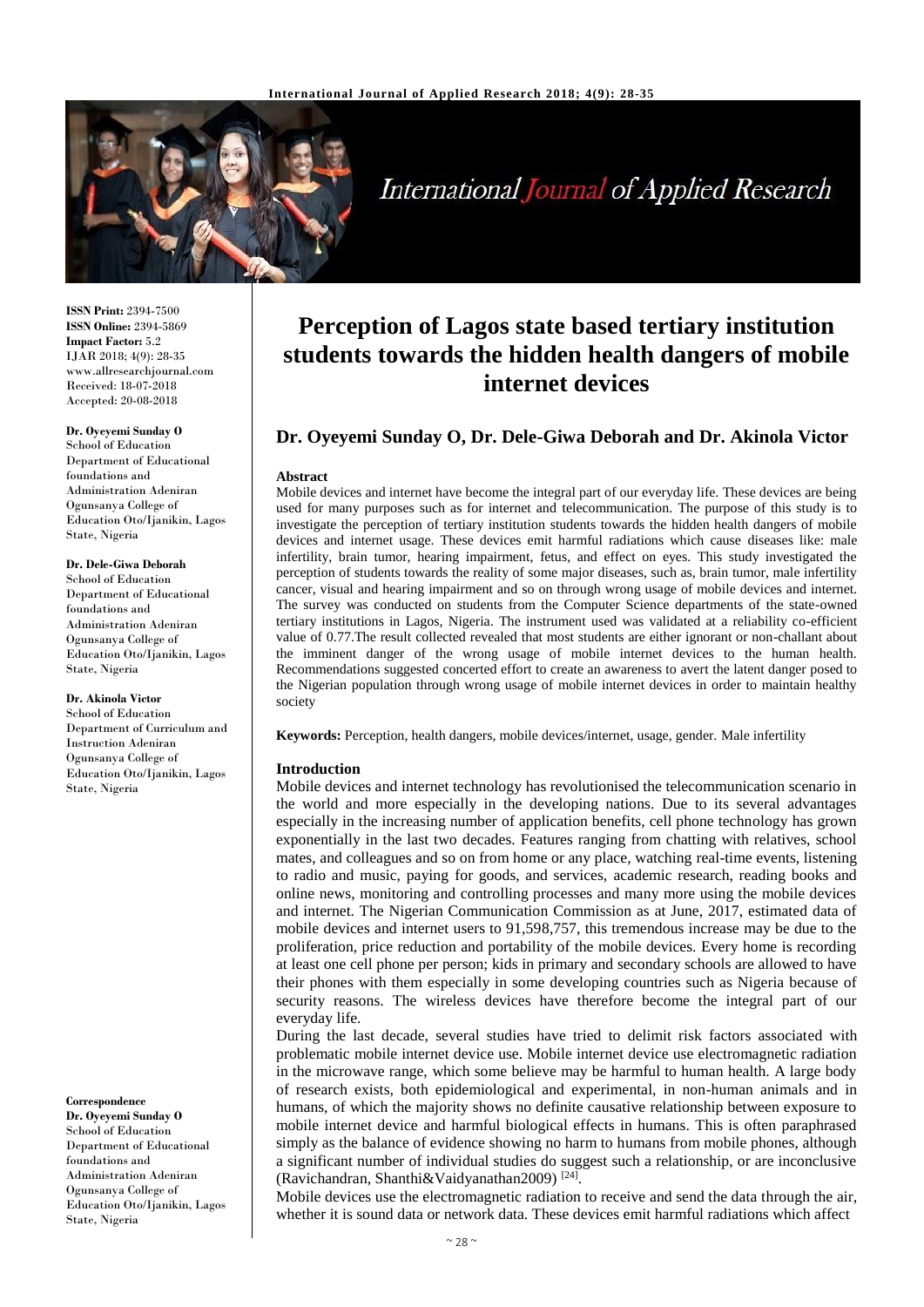the human body because such radiations are present everywhere that we can neither neither feel nor see. These radiations penetrate our body and have effects on the cell's DNA (The DNA is genetic material of cell that is sensitive to ionizing radiation). With the ionizing radiation the DNA of cell can be changed. (Setubal & Meidasnis, 1997)  $[26]$ . The several types of radiation are being used for connecting the wireless devices and each type of radiation has different wavelength and frequency, the frequency of radiation is from 3 kHz to 300 GHz.

#### **Literature Review**

Numerous mobile wireless devices which are hand free, wireless router, tablet pc, cell phone tower, mobile phone, bluetooth device, laptop connected with the wireless router and audio player. These wireless devices emit the harmful radiations which cause many diseases i.e., Male Infertility, miscarriage risk, Brain Tumor, Ear Hearing Impairment, effect on fetus, increasing risk of cancer, Parkinson's disease, Alzheimer's disease, Heart disease, Asthma, Insomnia, Leukemia, High Blood Pressure, Birth Defects, Rheumatoid Arthritis, Immune system(Sage & Carpenter,  $2009$ ) <sup>[25]</sup>. Radiations are also cause of some symptoms which are fatigue, sleep disturbance, headache and so on.

Nowadays, mobile devices are kept very close to groin area by human, like near the testis such as trouser pocket, chest pocket close to the heart and breast and ignorantly in the brassier and under the pillow while sleeping (Kibona, 2013) [16]. Doing these electromagnetic waves have a harmful effect due to wrong usage of mobile devices which makes users prone to some illness.

# **Diseases Emanating From Wrong Usage of Mobile Device**

## **Male infertility**

Reproduction is a natural experience for couples. However, it is very difficult to plan for the baby. Basically the infertility is a common phenomenon in the world due to different reasons. The male infertility problem occurs due to the sperm production (sperm production in low number) or the transport process of sperm (Dohle, 2010) [7] . The infertility problems are sperm motility, sperm count, sperm morphology, functions of sperm, impaired leydig cell, sertoli cell, abnormality of sperms, to stop delivery of sperm, chronic wellness problem. (Hamada, Singh & Agarwal, (2011)<sup>[11]</sup>

#### **Brain tumor**

It is a mass of tissue that is abnormal or occurs when the body cells die or are replaced with other cells and other tumors.(Kircher, de la Zerda, Jokerst, Zavaleta & Kempen,  $2012$ ) <sup>[18]</sup> There are two types of brain tumor which are malignant tumor and benign tumor caused by electromagnetic radiation. (Janic, Mendizabal, Llamazares, Rossell & Gonzalez 2010)<sup>[22]</sup>

## **Ear impairment**

Hearing problem usually develops according to the age and loud noise. There are different causes of hearing loss that creates difficulty in hearing and listening clearlyto audio messages. The cause of hearing loss is listening to music with high volume. (Rana, Chou, Kanhere & Bulusu 2010) [23] .

the Interphone Study assesses whether exposure to electromagnetic radiation or microwave radiation from mobile phones is associated with a risk of cancer. Priority was given to epidemiological studies of the relationship between the use of mobile devices and the incidence of:

• braintumours;

• salivary gland tumours, acoustic neuromas and other head and neck tumours; and

• leukemia and lymphomas.

The effect of mobile phone radiation on human health is the subject of recent interest and study, as a result of the enormous increase in mobile phone usage throughout the world (Wiki, 2014)<sup>[36]</sup>. Mobile phones use electromagnetic radiation in the microwave range. Studies by Koprivica  $(2013)$  [17] opined that as a result of dense installations of public mobile base station, additional electromagnetic radiation occurs in the living environment. Kovach (2007) [19] observed that exposure to electromagnetic radiation is growing and becoming a serious health threat. He also pointed out the huge public health crisis looming from one particular threat of electromagnetic radiation from cellular phones, both the radiation from the handsets and from the tower-based antennas carrying the signals which studies have linked to development of brain tumours, genetic damage, and other exposure-related conditions (Kovach,  $2007$ )  $^{[19]}$ . Part of the radio waves emitted by mobile device is absorbed by the body (Wiki, 2014)<sup>[36]</sup>.

In Spain, Oberfeld  $(2004)$ <sup>[20]</sup> study found out a significant ill-health effects among those living in the vicinity of two GSM mobile phone base stations. He found out that depressive tendency, fatigue, sleeping disorder, difficulty in concentration and cardiovascular problems were the strongest five association. The studies pointed out the latent and manifest danger of mobile internet usage, the pertinent issue prompting this research work is hinged on some assumptions. Most illiterate Nigerian users are unaware of these health hazards. However, even students that are computer literate that are aware of these danger nonchallantly put their mobile internet devices in chest and trouser pockets. Worrisomely, with these ignorance, carefree and non-challant attitudes, this study perceives a lot of health challenges in some decades to orchestrate by wrong usage of mobile internet devices in Nigeria. Creating awareness on this latent health dangers posed by wrong usage of mobile internet becomes imminent which is the mainstay of this study.

## **Theoretical Framework**

This study is theoretically framed on Reasoned Action Theory. The theory of reasoned action was developed by Martin Fishbein and IcekAjzen in1975 and 1980 in an attempt to expand and redefine Expectancy Value Models (which state that behaviour is the product of expectancy and goals).The theory opined that a person's relationship between attitudes and behaviours within human action. This theory is used to predict how individuals will behave based on their pre-existing attitude and behavioural intentions  $(Ajzen, 1975)$  <sup>[3]</sup>. The theory defines link between beliefs, attitudes, norms intentions and behaviour of an individual. This implies that a person's attitude towards a behavior is determined by his belief on the consequence of his behavior. These behaviours and intentions are determined by subjective norms that are themselves determined by normative beliefs of an individual and by his motivation to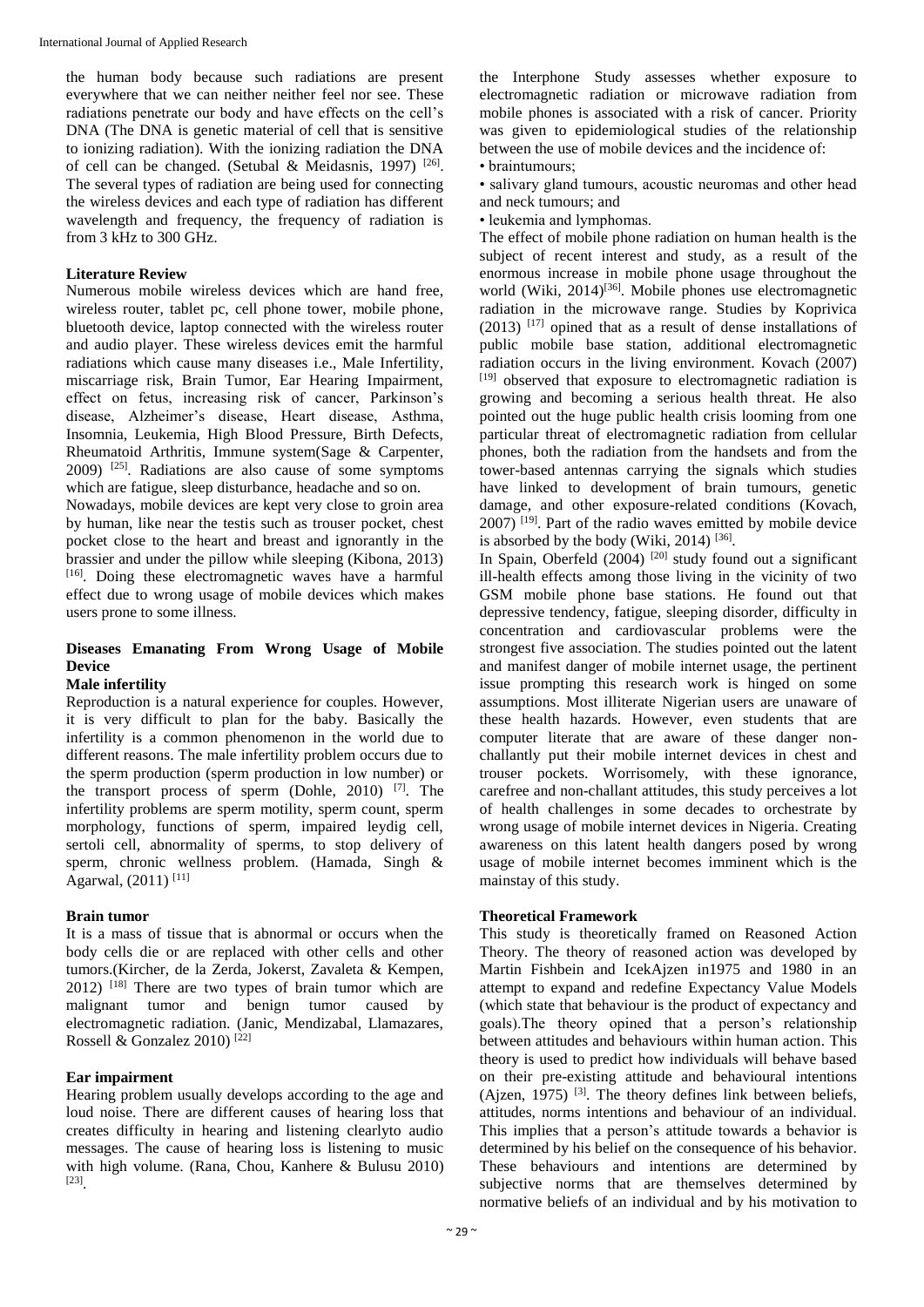comply to norms. The analysis of this theory shows the prediction of choice made by individual when facing several alternatives (Fishbein & Ajzen 1977). This theory implies that wrong usage of mobile devices and internet is caused by wrong choice of Nigerian attitude towards safe use of mobile devices and internet. Most users are directly or indirectly aware of the latent health hazards mobile devices and warnings such as:

- Avoid carrying mobile internet devices on your body such as pocket or bra.
- Avoid holding any mobile phone against your body when in use that is against your head.
- Use mobile phones on loud speaker or with an air "tube headset".
- Put your mobile devices on "airplane mode" when not in use.
- Avoid the use of mobile device and internet in cars trains or elevators
- Keep mobile devices away from you when you are asleep (out of bedroom)(Davis, 2016)

However, ignorance, carefree and non-challant attitude and behaviour among phone users in Nigeria may constitute the bulk of the health hazard that may arise form wrong usage of mobile device and internet. The reasoned theory emphasized adherence to safe usage or wrong usage of mobile internet devices hinged on the choice of the usages. More importantly, even the elites that are aware of these health hazards non-challantly use mobile internet devices and wrongly. There have been outcry and fears expressed recently about the possible dangers emanating from wrong usage of mobile devices and associated health hazards such as cancer, miscarriages, birth defects, brain tumor, headache, fatigue, dizzy spells, memory loss and death during thunder storm. Since human activities began to add radiation to the environment, people have become concerned about the effects of it on health. Radiation may enter the body directly through the skin, but it is usually inhaled or ingested. Prolonged exposure produces radiation sickness in some people which occur in stages. The argument now beckons, what is the extent of this perceived health hazards on tertiary institution students? Who is more prone to health hazards between the genders? What precautions are to be put in place to manage the challenges associated with wrong usage of mobile devices? Hence this study seeks to examine the perception of tertiary institution students towards the hidden health dangers of mobile devices and internet usage.

## **Objective of the study**

- 1. To examine the perception of tertiary institution students on how wrong usage of mobile devices causes health hazards like cancer, miscarriages, birth defects, brain tumor, headache, fatigue, dizzy spells and memory loss among tertiary institution students in Lagos state.
- 2. To investigate gender differential on tertiary institution students towards the hidden health hazards of wrong usage of mobile internet devices.

## **Research Hypotheses**

H01: There is no significant causative factor like cancer, miscarriages, birth defects, brain tumor, headache, fatigue, dizzy spells and memory loss and the perception of tertiary institution students on wrong usage of mobile devices H02: There is no significant difference between the male and female students on wrong usage of mobile devices and internet.

## **Significance of the study**

The study will evolve a change in attitude among tertiary institution students and Nigerians as regards ignorance or non-challant attitude about the imminent danger of the wrong usage of mobile internet devices to the human health. The study will be of importance to teachers in that it will give them better information and more result oriented view point as to the likely hazards that are associated with wrong usage of mobile internet devices.

To students, the outcome of this work will guide them in taking an informed decision as to the appropriate way to handle and use mobile internet devices because of the numerous health hazards identified with it while maximizing the benefits of the mobile internet devices optimally.

Researchers based on the output of this work will provide a port-folio with respect to an addition to the wealth of knowledge on IT related device usage and its possible impact on learners.

## **Methodology**

This study used a descriptive survey research design because the design seeks to describe all variable relating to the study. The basis for adoption of a descriptive design is that no variable was manipulated rather a simple studying of the existing variables as they occur. A descriptive design seeks to establish opinion on issue of the day, attitude towards more basic issues and facts about people interviewed or observed. It identifies present condition, prevailing needs as well as provides information on which to base sound decision (Osuala, 2001) [21] .

### **Population**

The population for the study was all Tertiary Institution students in Lagos state. A sample of one hundred and forty students were used for this study from four institutions of Lagos State University (LASU),Adeniran Ogunsanya College of Education (AOCOED), Yaba College of Technology (Yaba-Tech) and Federal College of Education (FCE, Akoka) LAGOS.

## **Sample and Sampling technique**

Samples of 140 students were used in the course of this study. A Stratified sampling technique was adopted whereby students of the department of Computer Science from Lagos State University (LASU), selected (40 respondents), Federal College of Education (FCE), Akoka selected (40 respondents), Yaba College of Technology selected (40 respondents) and Adeniran Ogunsanya College of Education (AOCOED) selected (20 respondents) from each institution irrespective of their levels so long the student have access to a mobile phone. However, after the stratification, a simple random sampling method was then employed to select these students. AOCOED got the lowest because the department records one of the least in the college while in other sampled institutions the enrollment rate was on the high side.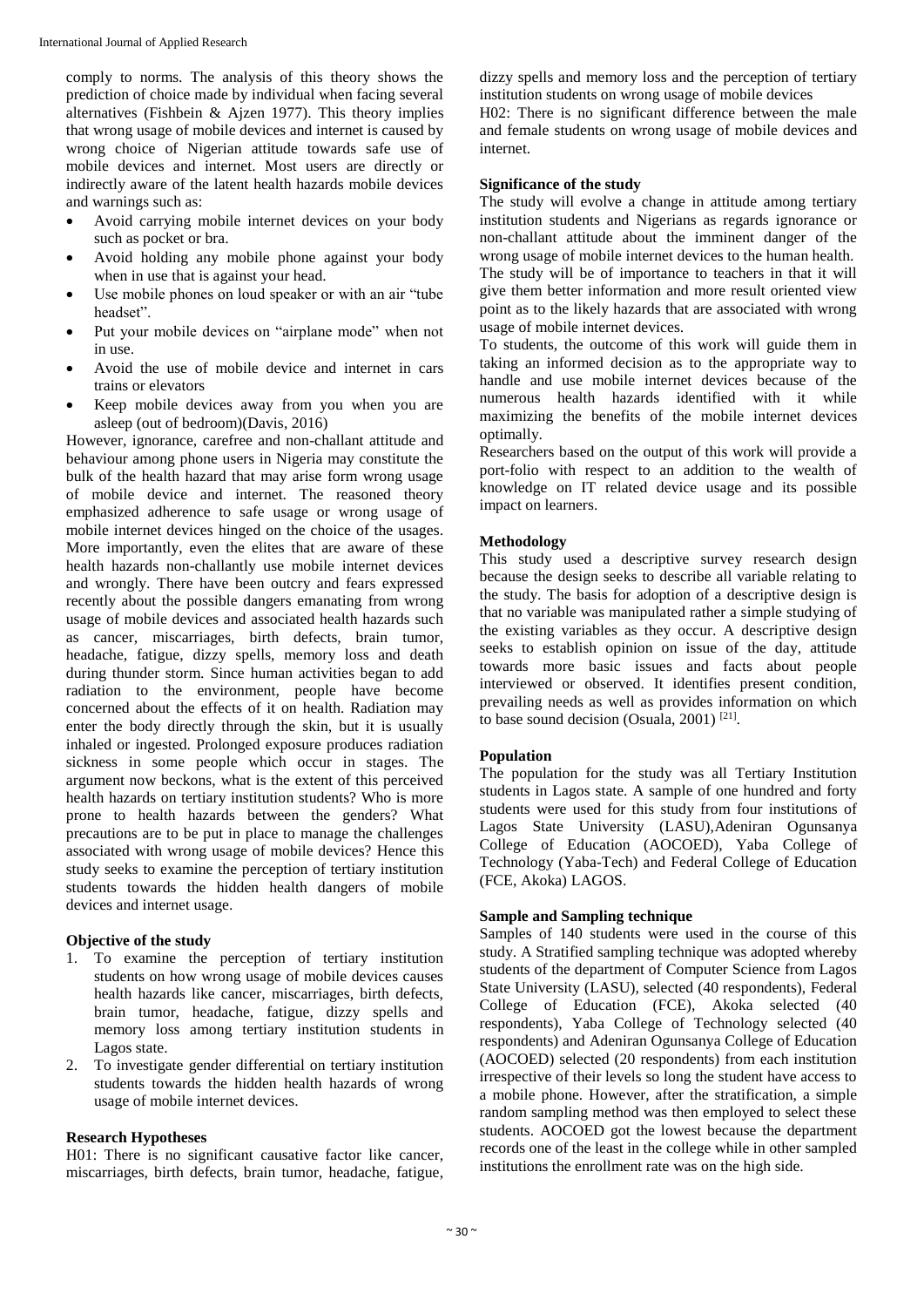| Gender | <b>AOCOED</b> | FCE TECH (AKOKA) | LASU | YABA TECH |     |
|--------|---------------|------------------|------|-----------|-----|
| Male   |               |                  |      |           | 70  |
| Female |               |                  | . 0  |           | 01  |
| Total  |               | 40               | 40   | 40        | .40 |

#### **Research Instrument**

A self-constructed questionnaire with fifteen items tagged, "Tertiary Institution Students Perception on Wrong Usage of Mobile Device and Internet" were used to generate data for this study. After meeting face and content validity by experts in the field of Test, Measurement and Evaluation, twenty students distinct from the sample of the study but have all the characteristics with those of the main study was used as pilot study. After data generation, Chronback Alfa of reliability was used to determine the stability and consistency of items in the instrument as a reliability coefficient value of 0.77 was derived.

### **Method of Data Analysis**

Charts were used to analyse and test the two formulated hypotheses in this study due to the variation in the sign posts used in the course of formulating the hypotheses.

## **Presentation of results: Testing of Hypothesis and Interpretations**

**Ho1:** There is no significant causative factor like cancer, miscarriages, birth defects, brain tumor, headache, fatigue, dizzy spells and perception of tertiary institution students on wrong usage of mobile devices and internet.



perception of tertiary institution students on wrong usage of mobile devices

# **Interpretation**

From figure 1, it unveils the various causative factor like cancer, miscarriages, birth defects, brain tumor, headache, fatigue, dizzy spells and perception of tertiary institution students on wrong usage of mobile devices. On excessive usage of the device that it can cause infertility in male, 82(58.6%) respondents are always of the view, 44 respondents representing (31.4%) said that it, rarely causes it while 14 respondents representing (10%) claimed it can never be possible. On excessive usage of the device that it can cause brain tumor, 92 respondents representing (65.7%) agrees that it is always possible, 34 respondents representing (24.3%) said that it rarely causes it while 14 respondents representing (10%) claimed it can never be possible. Though on the statement that excessive usage of mobile phone device can cause ear impairment, 50 respondents representing (35.7%) agrees that it is always possible, 34 respondents representing (24.3%) said that it rarely causes it while 56 respondents representing (40%) claimed it can never be possible.

Pertinently on the statement that excessive usage of mobile phone device can cause cancer, 72 respondents representing

(51.4%) agrees that it is always possible, 34 respondents representing (24.3%) said that it rarely causes it while 34 respondents representing (24.3%) claimed it can never be possible. Also on the statement that excessive usage of mobile phone device can cause headache, 101 respondents representing (72.2%) agrees that it is always possible, 37 respondents representing (26.4%) said that it rarely causes it while 2 respondents representing (1.4%) claimed it can never be possible. Although on the statement that excessive usage of mobile phone device can cause fatigue, 82 respondents representing (58.6%) agrees that it is always possible, 40 respondents representing (28.6%) said that it rarely causes it while 18 respondents representing (12.8%) claimed it can never be possible.

However on the statement that excessive usage of mobile phone device can cause birth defect, 56 respondents representing (40%) agrees that it is always possible, 56 respondents representing (40%) said that it rarely causes it while 28 respondents representing (20%) claimed that such health implication on the usage of the device is laughable. Moreso, on the statement that excessive usage of mobile phone device can cause memory loss, 81 respondents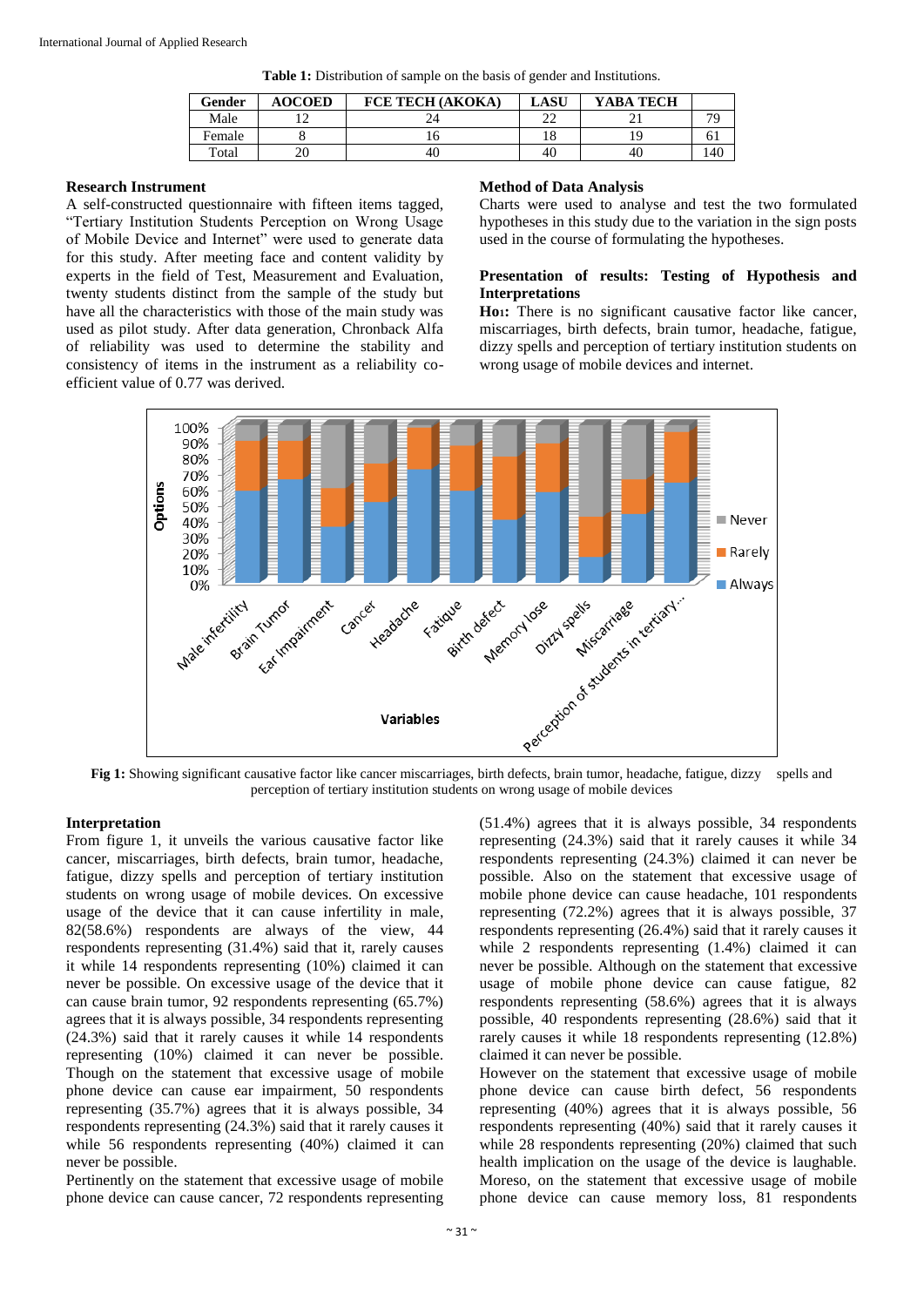representing (57.9%) agrees that it is always possible, 43 respondents representing (30.7%) said that it rarely causes it while 16 respondents representing (11.4%) claimed that such health implications on the usage of the device is not possible.

As regards excessive usage of mobile phone device causing illness like dizziness spells, most of the students refuted it as only 23 respondents representing (16.4%) agrees that it is always possible, 36 respondents representing (25.7%) said that it rarely causes it while 81 respondents representing (57.9%) claimed that such healthy implication on the usage of the device is not possible. Looking at the statement that excessive usage of mobile phone device can cause miscarriage, many students were caught in-between as 61 respondents representing (43.6%) agrees that it is always possible, 31 respondents representing (22.1%) said that it rarely causes it while 48 respondents representing (34.3%) claimed that such healthy implication on the usage of the device is not possible. On perception of students in tertiary institutions on wrong usage of mobile devices, generically, 89 respondents representing (63.6%) have a positive perception always, 45 respondents representing (32.1%) have a neutral view point while the remaining 6 respondents representing (4.3%) have a total negative perception vehemently. Tindell & Bohlander (2011) <sup>[29]</sup> asserted that talking on a mobile phone for as little as 500 to 1000 minutes per month can increase the probability of brain cancer. Not only that, it can also lead to difficulty in sleep, difficulty in concentration, fatigue, headache and infertility. There are also chances of Alzheimer's disease, leukemia, ear effects and blurring of vision among regular mobile phone users. Intense use of mobile phones may cause harm to the users' health including his/her other psychological wellbeing.

**Ho2:** There is no significant difference between male and female students on wrong usage of mobile devices and internet.



**Fig 2:** Showing difference between male and female on wrong usage of mobile devices and internet

# **Interpretation.**

From figure 2, it shows that 79 respondents were male students with mean value of 54.13 and standard deviation value of 7.64 while 61 respondents were female students with mean value of 48.79 and standard deviation value of 5.91 respectively.

## **Discussion of Findings**

Hypothesis one, have it that there is a significant negative impact of causative factors like cancer, miscarriages, birth defects, brain tumor, headache, fatigue, dizzy spells and memory loss on student's Performance. This is in conformity with the works of Whelan  $(2000)$ <sup>[34]</sup> and IHEE  $(2001)$  <sup>[13]</sup> who maintained that incessant use of mobile device and internet can cause brain tumor, fatigue, miscarriages, brain loss, and cancer among others. Due to the high electro-magnetic components that have adverse effect on users, indiscriminate exposure of this device to unregulated environment, body temperature and heat have the tendency of exposing users to various hazards. These hazards though harmful and deadly to users have the tendency of causing serious damage if not well handled. This device is surrounded with acidic components and other chemical related solvents that aid connectivity. Scientifically, they also paralyze sensitive human parts that are exposed to the hardware device continuously over time. Dahunsi (2012) stressed that through the use of mobile

internet device causes cancer of the skin which occurs due to exposure of the skin to the radiation from the phone, heat emitting from the device can cause brain damage and memory loss. Most times too, accidents occur when these mobile internet devices are used while driving, sudden reception of bad news near dangerous spots among others. Also exposure of phones to naked light, near petrol stations among others.

According to Vasudev  $(2012)$ <sup>[31]</sup> constant use of mobile device and internet can lead to 44.4% decrease in fertility level, 30% sperm damage and effect was 36%. The effect to the heart's function was 50.0% according to Vasudev *et al*.  $(2012)$ <sup>[31]</sup> and in current study the effects was 46%; that is an agreement with current study. 32.3% effects on brain tumor was found by Al-Muhayawi et al. (2012)<sup>[4]</sup> according to the world health organization report, the mobile device and internet radiation has 40% effect on brain tumor and the effect on brain tumor was 84%. In addition it was discovered that the effect of mobile device and internet on Alzheimer's disease (Divan, 2008)<sup>[6]</sup>. The diseases due to the electromagnetic field are immune system damage, Alzheimer's disease, Parkinson's disease and heart problems. Divan *et al.* (2008)<sup>[6]</sup> found the effect of mobile device and internet radiation on prenatal and postnatal conditions, it was examined that the effect on unborn baby when mother use the mobile device and internet and laptop (when laptop connected with WiFi), these radiations are bad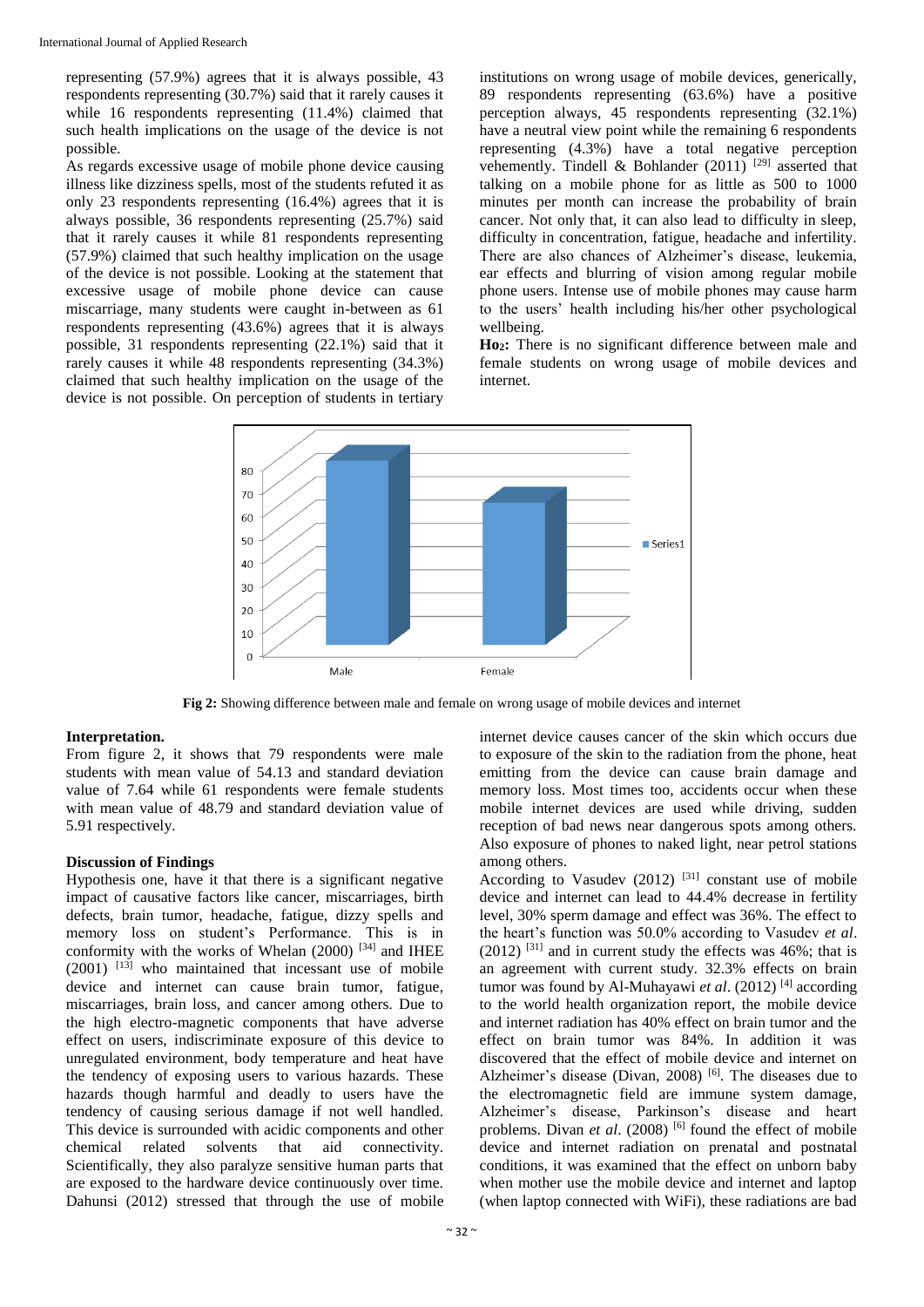for unborn baby's brain development and also mobile device and internet radiation affects our brain (Uddin &Ferdous,  $2010$ ) [30]

Given the gross inequality among men and women in Nigeria, various stakeholders have spent countless hours and contributed tremendous effort to determine the best route towards reducing gender disparity. Among the various actors are Information Communication technologies for development (ICT4D), Community which focuses on using ICTs for furthering political and social development in developing countries. The millennium Development Goals (MDGs) which focuses on elimination of gender inequality in all spheres. In hypothesis two, which states that there is no significant difference between male and female students on wrong usage of mobile devices and internet.

A number of studies corroborated these findings by seeking to understand gender similarities and differences in access to and usage of mobile devices. It was observed that men and women adopt the use of mobile devices differently (Gefen & Straub, 1997 [10] ; Venkatesh & Morri, 2000) [32] . Men's decisions to use mobile device are more strongly influenced by their perception of usefulness, while women's decisions is are based more on perception of the technology use of ease. Further, men and women may view the same mode of communication differently. Abati (2003<sup>[1]</sup> and Fagbure (2004) opined that female students most especially are glued to the use of cell phones compared to their male counterparts. These views noted that because of the increase in the usage of cell phones by female students they are mostly prone to related health hazards usually associated with the usage of mobile applications. The findings of Anunobi & Mbagwu (2009) on Gender Discrepancy in Internet Use in Nigeria, reported that females visit the internet less frequently than the male, but stay longer hours browsing compared to the male. This difference may be attributed to technological bias, traditionally imposed on the female gender, due to domestic pressure and some cultural barriers.

However, use of mobile internet devices has given birth to different patterns of communication and one such variation is noticed in gendered usage. Literature reveals that there are significant differences in girls and boys using mobile internet devices. While girls are more likely to use them in social contexts, boys use them for matters of doing things. Girls are keener to use for safety purpose than boys are. While girls are more inclined towards the look of the mobile internet devices, boys are more interested in functionality. Girls communicate more intensely than boys do. Importantly, girls are more likely to bully others than boys, and girls are victims of harassment/bullying via mobile phones more often than boys are. Teenage girls communicate more intensely over cell phones than boys do. Earlier studies demonstrate that for teenage girls (beginning at a certain age), mobile internet devices such as the telephone, e-mails and chat groups are more important to them than they are to teenage boys (Suoninen, 2001)  $^{[28]}$ . They exchange, send, and receive more information and details through SMS"s as do boys of the same age group (Kasesniemi&Rautiainen2002)<sup>[15]</sup>. Furthermore, teenage girls carry out more SMS conversations and on average employ approximately 160 characters in a short message (Höflich&Rössler2000)<sup>[13]</sup>.

Teenage girls communicate in a more emotional manner over cell phones than boys do. Preliminary evidence

indicate that young girls are more sensitive to personal and third person sensitivities and feelings, while young boys write in a more matter-of-fact manner. Teenage boys concern themselves more with mobile internet devices communication than girls do. In accordance with genderspecific roles, many teenage boys are more interested in technology than are teenage girls (Lemish, Liebes & Seidmann 2001) <sup>[14]</sup>. Another study demonstrated accordingly that mobile phone brands and technical functions of the phones are more important for teenage boys than for teenage girls, who pay more attention to color and design (Skog, 2002)<sup>[27]</sup>. This pattern the frequency of usage and at different times makes both gender prone to misuse and health hazard of mobile device and internet.

## **Conclusion**

It is concluded that the use of wireless devices have been increased throughout the world, these devices have become the part of our live, but Nigerians are unaware, carefree and non-challant about the effects on human health while using these devices. All wireless devices emit radiation in the form of electromagnetic waves. This study observed that the mobile phone is more dangerous for our health and misuse should be avoided. Medically, wireless devices such as cell phones, laptop, wireless router, wireless headphone, cell phone tower, Bluetooth devices and tablet PC the is cause of the disease of brain tumor, male infertility, heart disease, effect on fetus, hearing impairment, eye problems, immune system, leukemia, Alzheimer's disease and Parkinson's disease. It is suggested that one should avoid wrong use of wireless mobile internet devices while maximizing the benefits of the mobile internet devices optimally.

## **Recommendations**

- According to survey, the wireless devices emit radiations that are harmful to human health, so there are some recommendations that the study suggested on access and usage of mobile device and internet:
- Don't put the mobile device in a bra, shirt and breast pocket.
- Don't use mobile device and internet for long-term which is harmful to health because doctors suggesting the use of mobile device and internet for one hour in a day which can cause brain tumor within 10 years.
- Avoid the long time conversation, use head phone when you have to talk for long call.
- Avoid using the wireless gadget like cell phone, laptop, tablet pc, wireless keyboard and mouse so on.
- Don't place the laptop on a lap when it is connected to Wi-Fi because it is harmful for sperms and also have effect on the fetus. Especially pregnant women should avoid the use of tablet, PC, laptop and mobile device and internet.
- Don't use wireless devices in schools and colleges because it is harmful for the children and it is suggested that we use the Land-line Phones.
- Each and every one should know about the effects of these wireless radiations on human body. In this regard public awareness programmes may be designed and executed as soon as possible by the concerned authorities.
- Government should take an action on mobile device and internet towers existing in or near populated areas because mobile device and internet towers emit the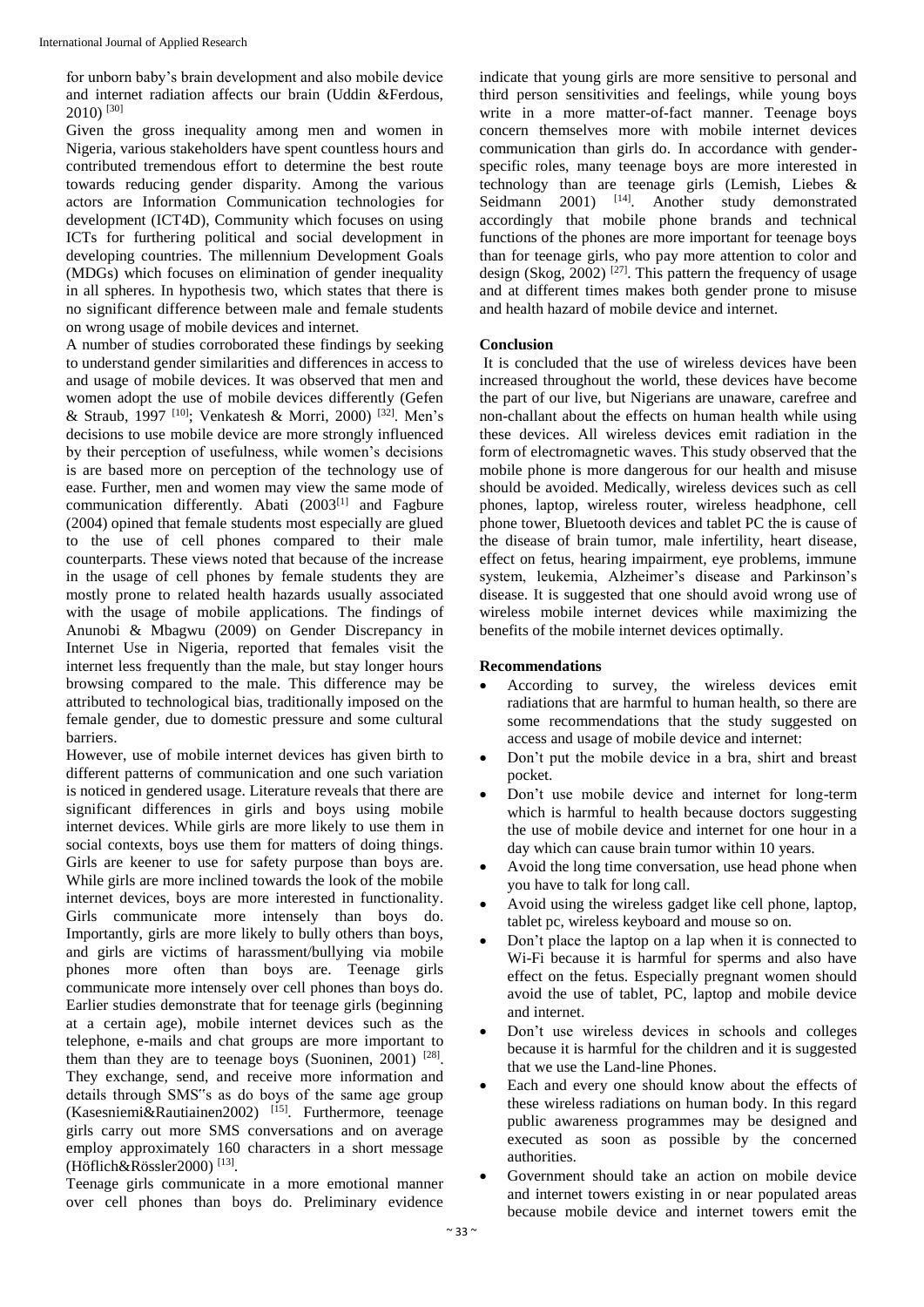harmful radio waves which cause human health problems.

• The installation of towers in the populated area may be banned and if they are already installed, should be removed immediately to save the people from their dangerous effects of radiations.

## **Reference**

- 1. Abati R. June, 23. The rage of GSM phone users. The Guardian, 2003, 51
- 2. Ajzen I, fishbein M. The prediction of behavioural intention in a choice situation. Journal of Experimental Social Psychology. 1969; 5:400-416.
- 3. Ajzen I, fishbein M. Attitude-behaviour relations: A theoretical analysis and review of empirical studies. Psychological bulletin. 1975; 84:888-918.
- 4. Al-Muhayawi S, Eldeek B, Abubakr H, Ben Kuddah R, Zahid A *et al.* The impact of medical students' awareness of cell phone use and its health, Life Sci J. 2012; 9:1143-1148.
- *5.* Davis D. The truth about mobile phone and wireless radiation, Journal of Enviromental Health Trust, 2016. http://www.youtube.com/watch?v=wNNSztN7wjc&fea tures=player\_embedde1:01:40 Published by watch ehtruston You Tube Video: June 30, 2012.
- 6. Divan HA, Kheifets L, Obel C, Olsen J. Prenatal and postnatal exposure to cell phone use and behavioral problems in children. Epidemiology. 2008; 19:523-529.
- 7. Dohle GR. Male infertility in cancer patients: review of the literature. Int J Uro l. 2010; 17:327-331.
- 8. Fagbure A. March, 12 Talking about GSM. The Guardian, 2004, 12
- 9. Gaudin N. WHO/IARC Classifies Radiofrequency Electromagnetic Fields as Possible Carcinogenic to Humans, World Health Organization, 2011.
- 10. Gefen D, Straub DW. Gender difference in the perception and use ofe-mail: an extension into technology acceptance model. QMIS Quarterly. 1997; 21:345-359.
- 11. Hamada AJ, Singh A, Agarwal A. Cell phones and their impact on male fertility: fact or fiction. The Op Repro Sci J 2011; 5:125-137.
- 12. Hillman D. Effects of Extraneous Electricity on Dairy Cattle, Other Animals, and Humans A Guide for Dairymen, Veterinarians, and Investigators of Stray Voltage. J Vet Sci MedDiagn, 2014, 3.
- 13. Höflich JR, Rössler P. Jugendliche und SMS. Gebrauchsweisen und Motive. Zusammenfassung der ersten Ergebnisse. Manuskript. IHEE Eng. Med. Biol, 2000-2001; 128-131. on-line at

http://ewh.ieee.org/soc/embs/comar/phone.htm

- 14. Lemish D, Liebes T, Seidmann V. Gendered Media Meanings and Uses. In S. Livingstone / M. Bovill (Eds.), Children and Their Changing Media Environment. A European Comparative Study Mahwah: Lawrence Erlbaum Associates. 2001, 263-282
- 15. Kasesniemi E, Rautiainen P, Mobile culture of children and teenagers in Finland. In J.E. Katz / M. Aakhus (Eds.), Perpetual Contact. Mobile Communication, Private Talk, Public Performance Cambridge: Cambridge University Press, 2002.
- 16. Kibona L. Assessment of the Impact of Electromagnetic Radiations from Mobile Phone Towers on Male Sperm

Infertility. Int J Tech Enhance Emer Eng Res. 2013; 1: 80-85.

- 17. Koprivica M *et al.,* Statistical Analysis of Electromagnetic Radiation Measurements in the Vicinity of GSM/UMTS Base Station Antenna Masts 2013. [Online] Available: http://rpd.oxfordjournals.org/content/early/2013/09/19/r pd.nct230.abstract (December 26, 2013)
- 18. Kircher M, de la Zerda A, Jokerst JV, Zavaleta CL, Kempen PJ *et al.* A brain tumor molecular imaging strategy using a new triple-modality MRI photoacoustic-Raman nanoparticle. Nat Med. 2012; 18:829-834.
- 19. Kovach S. The Hidden Dangers of Cell Phone Radiation, Life Extension Magazine, 2007. [Online]Available:http://www.lef.org/magazine/mag20 07/aug2007\_report\_cell phone\_radiation\_01.htm (November 22, 2013)
- 20. Oberfeld G. *et al.* The microwave syndrome-further aspects of a Spanish study. Biological Effects of EMFs, Kos Greece. [Online] Available. 2004. http://www.powerwatch.org.uk/pdfs/20040809\_kos.pdf (November 22, 2013)
- 21. Osuala EC. Introduction to Research Methodology, 3rd Edition, Africana-Fep Publisher Limited, Lagos, Nigeria, 2001.
- 22. Janic A, Mendizabal L, Llamazares S, Rossell D, Gonzalez C. Ectopic expression of germline genes drives malignant brain tumor growth in Drosophila. Science. 2010; 330:1824-1827.
- 23. Rana RK, Chou CT, Kanhere SS, Bulusu N, Hu W. Ear-phone: an end-to-end participatory urban noise mapping system. In Proceedings of the 9th ACM/ IEEE International Conference on Information Processing in Sensor Networks, Stockholm, Sweden. 2010; 105-116.
- 24. Ravichandran Shanthi Vaidyanathan. Mobile phones and Teenagers: Impact, Consequences and Concerns Parents/Caregivers Perspectives; Retrieved on 2009- 2014, 26. from http://unitec.researchbank.ac.nz/bitstream/handle/10652 /1270/fulltext.pdf?sequence=1
- 25. Sage C, Carpenter DO. Public health implications of wireless technologies. Pathophysiology. 2009; 16:233- 246.
- 26. Setubal JC, Meidanis J Introduction to computational molecular biology. PWS Publishing Company, Boston, USA, 1997.
- 27. Skog B. Mobiles and the Norwegian teen: identity, gender and class. In J.E. Katz / M. Aakhus (Eds.), Perpetual Contact. Mobile Communication, Private Talk, Public Performance, 2002, 255-273). Cambridge: Cambridge University Press.
- 28. Suoninen A. The Role of Media in Peer Group Relations. In S. Livingstone / M. Bovill (Eds.), Children and Their Changing Media Environment. A European Comparative Study, 2001, 201-220. Mahwah: Lawrence Erlbaum Associates.
- 29. Tindell D, Bohlander R. The use and abuse of cell phones and text messaging in the classroom: Asurvey of college students. College Teaching. 2011; (60):1-9.
- 30. Uddin AS, Ferdous J. Radiation exposure of cell phones& its impact on human health-a case study in South Asia (Bangladesh) and some recommendations. J Theoret Appli Info Tech. 2010; 19:15-21